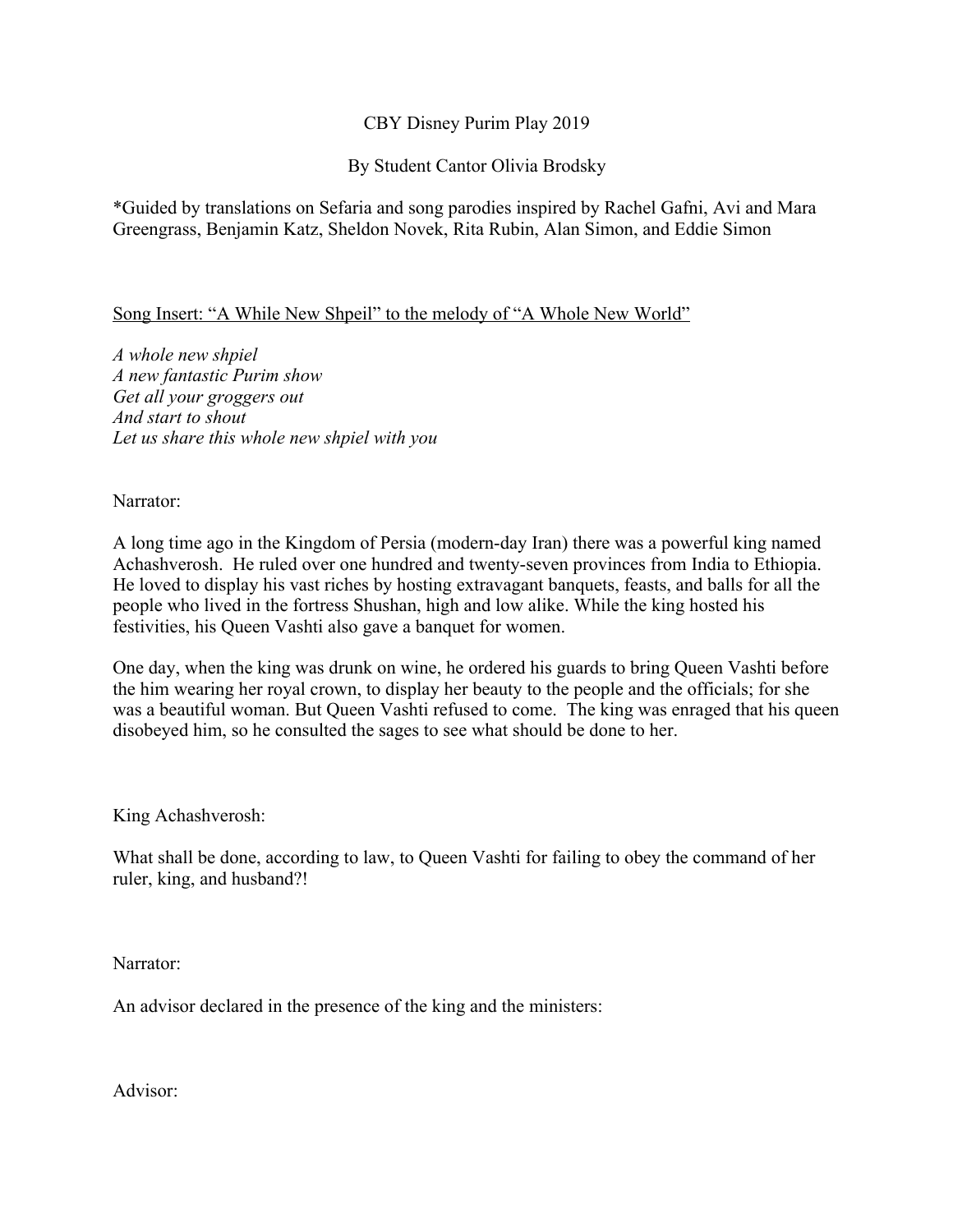Queen Vashti has committed an offense not only against you but also against all the officials and against all the peoples in all the provinces! The queen's behavior will make all wives despise their husbands and think that it is okay to disobey them. If it pleases Your Majesty, let a royal edict be issued by you, and let it be written into the laws of Persia and Media that Vashti shall be banished from the kingdom. You should send her away and give all of her royal possessions and property to a new queen who is more deserving! This judgment will be known throughout the kingdom and all wives will treat their husbands with respect!

### Narrator:

The proposal was approved by the king and the ministers, and the king did as his advisor proposed. Then a servant said…

### Servant:

We should gather every young woman in your kingdom and bring them to the palace to be beautified and educated in the ways of a queen so that a pageant can be held and you can take your pick for a new queen.

### Narrator:

The proposal pleased the king and so every young woman in the kingdom was gathered in the palace and prepared for the pageant. Among these young women in Shushan was a beautiful Jew named Esther. Orphaned at a young age, she was raised by her uncle Mordechai who adopted her as his own daughter.

When the king's order was proclaimed, Mordechai warned his niece Esther not to reveal that she was Jewish, for it would ruin her chances of winning the king's affection and becoming queen. He told her that this could be an opportunity granted to her by God so that she could positively influence the king and his treatment on the Jews in his kingdom.

And so, Esther too was taken into the king's palace in preparation for the pageant. She quickly pleased him and won his favor, and he hastened to furnish her with her cosmetics and her rations, as well as with the seven maids who were to attend to her every need. He treated her and her maids with special kindness.

Esther did not reveal her people or her kindred, for Mordecai had told her not to reveal it. Every single day Mordecai would walk about in front of the palace to learn how Esther was faring and what was happening to her.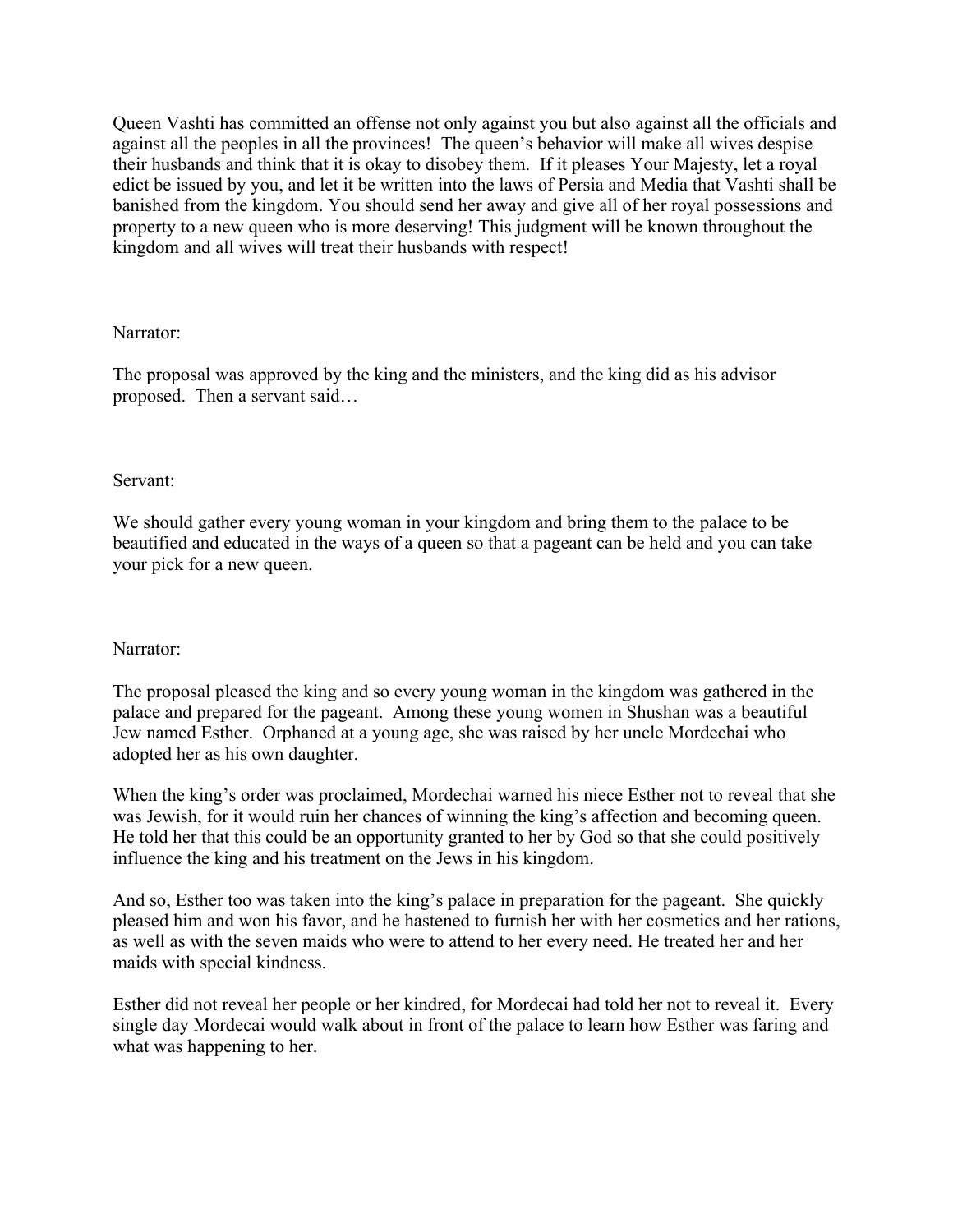# Song Insert: "She Just Can't Wait to be Queen" to the melody of "He Just Can't Wait to be  $King''$

*Oh she just can't wait to be queen! Oh I just can't wait til she's queen! Look at the king look left Look at the king look right Everywhere he looks his Eyes are on Esther! Oh the Jews can't wait til she's queen! Oh we really hope she'll be queen!*

Narrator:

On the day of the pageant, when the turn came for Esther to go to the king, she won the admiration of all who saw her. The king loved Esther more than all the other women so, he set a royal crown on her head and made her queen instead of Vashti.

Song Insert: "Let Her Go" to the melody of "Let it Go"

*Let her go, let her go Can't hold her back anymore Let her, let her go Queen Esther's won the show She will be the first Jewish queen Let her reign endure… The secret protector of Shushan's Jews*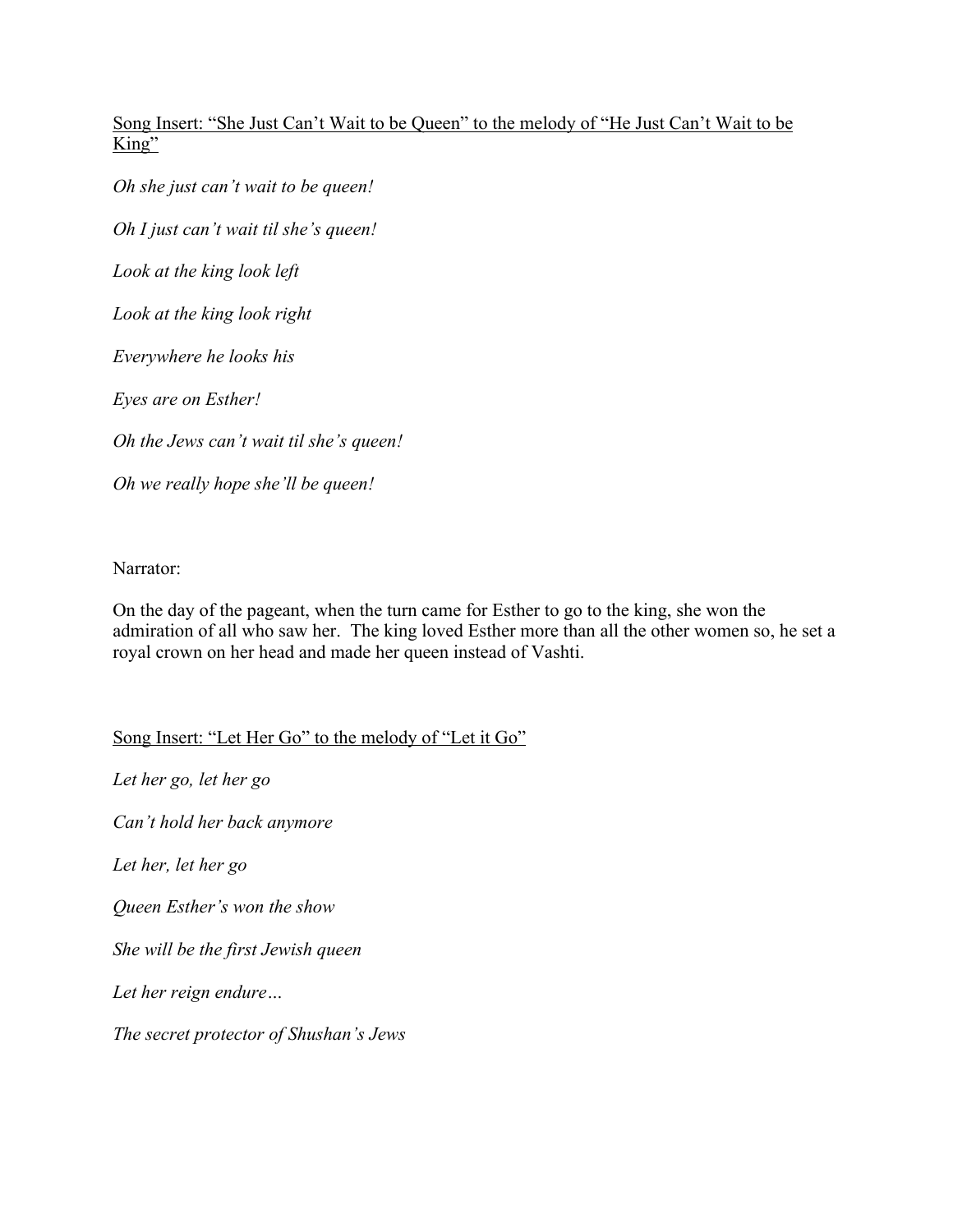## Narrator:

The king gave a great banquet for all his officials, known as "the feast of Esther." In celebration of his new queen, he lowered the taxes for his people and distributed gifts to everyone in his kingdom!

Meanwhile, Mordecai was sitting at the palace gate and overheard two of the king's guards talking about treason…

Guard 1:

Look at the king flaunting all of his riches and having feast after feast while his people are poor, hungry, and dirty!

Guard 2:

We should kill him to stop this wastefulness and get a king who is more just!

Narrator:

Mordecai learned of it and told it to Queen Esther

Mordechai:

Esther! I have just overheard two of the king's guards plotting to murder him! Please go and warn him and let him know it was me, Mordechai, who reported it!

Narrator:

The matter was investigated and found to be true, so the two men were put to death.

Sometime afterward, King Achashverosh promoted a man named Haman to be his most trusted advisor and most powerful man in the kingdom besides himself! Everyone standing at the palace gate knelt and bowed down to Haman; but Mordecai would not bow down.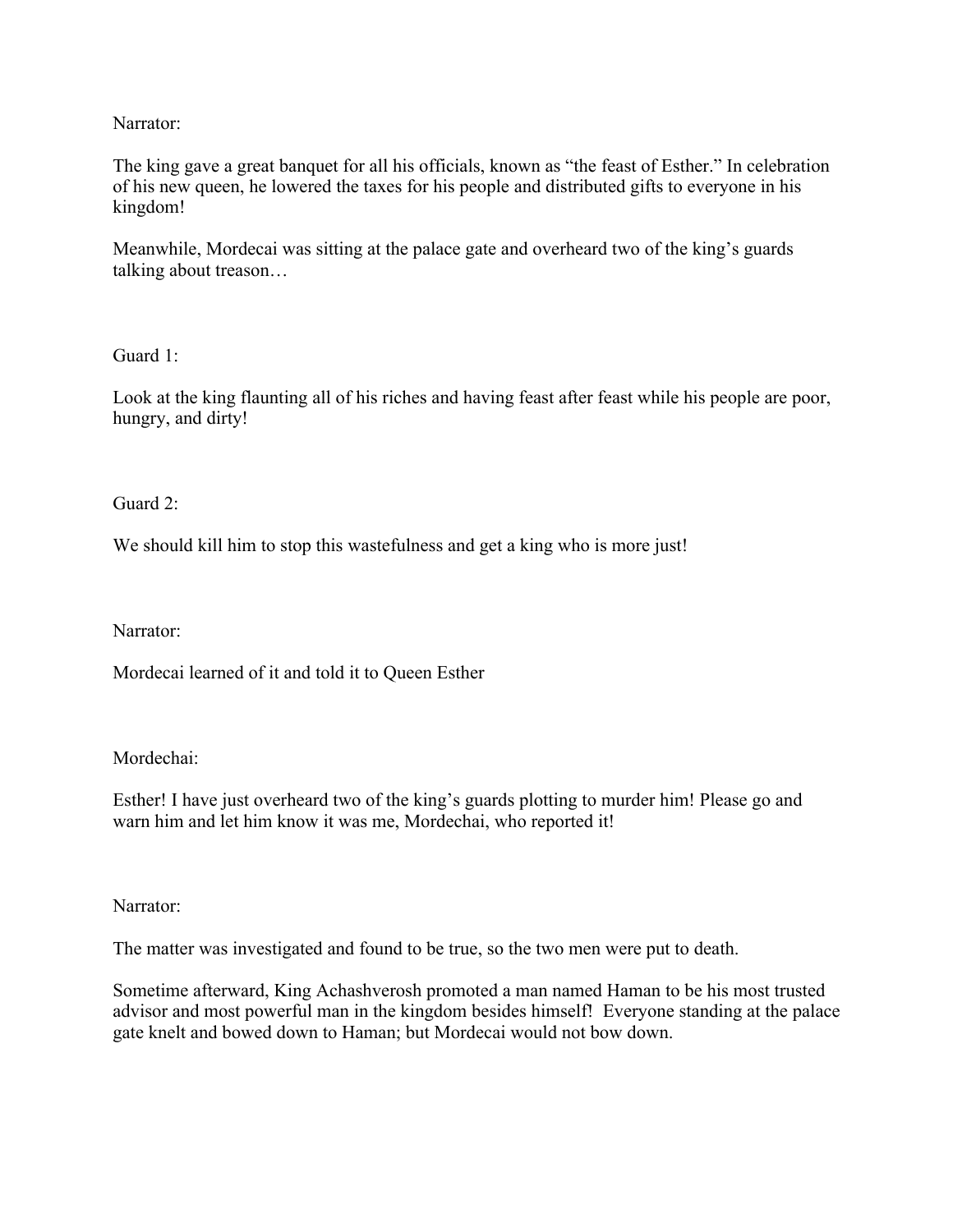Haman:

You there! You are ordered to bow down to me, the king's most powerful advisor. Bow!

Mordechai:

I will not bow to you.

Haman:

And why not?! Why do you disobey the king's order?

Mordechai:

I am a Jew and I only bow down to God.

Song Insert: "We Are Jews" to the melody of "Be Our Guest"

*We are Jews! We are Jews! And we're sure you've heard the news* 

*That Haman has built a gallows Which he really wants to use.*

*It's our necks, on the line And we think it's such a crime…*

*We are Jews! We are Jews! Stand a moment in our shoes*

*We will fight for what is right until we win, we cannot lose!*

*So take a look around No we will not bow down* 

*For We are Jews! We are Jews! We are Jews!*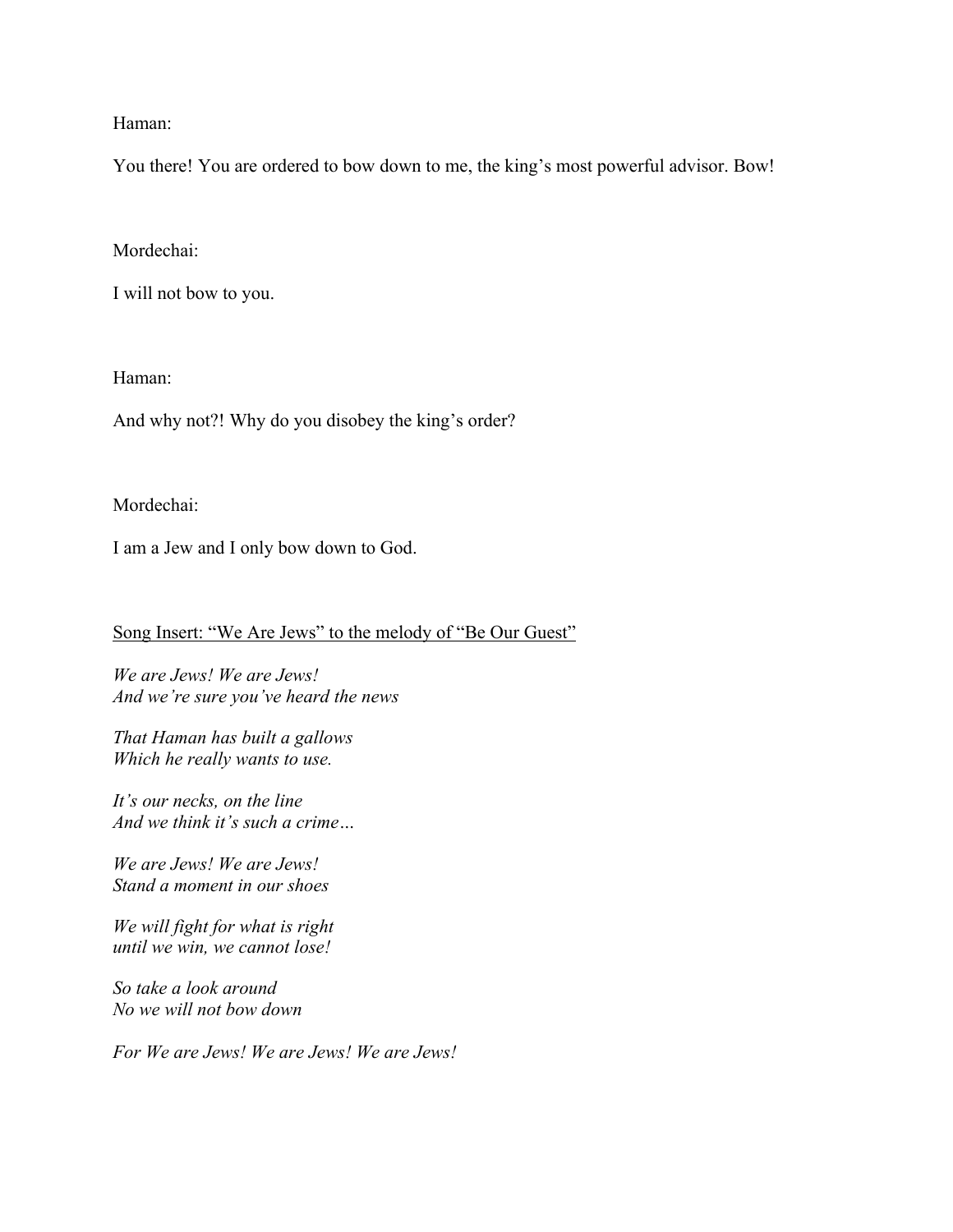Narrator:

Mordechai's refusal to bow down to Haman filled him with rage! He wanted to punish the disobedient Jew for disrespecting him. Haman then decided that Mordechai and all of his people, the Jews of Shushan, should be killed. Haman then said to King Achashverosh,

## Haman:

"There is a certain people, scattered and dispersed among the other peoples in all the provinces of your realm, whose laws are different from those of any other people and who do not obey the king's laws; and it is not in Your Majesty's interest to tolerate them. If it pleases Your Majesty, let an edict be drawn for their destruction."

Narrator:

The King agreed and said:

King:

"The people are yours to do with as you see fit."

Narrator:

Reminded of the two guards who has plotted to kill him, the king asked to see the records and find out who was responsible for saving him. The king then consulted with Haman and his other advisors, asking:

King:

How should I reward someone for saving my life?

Narrator:

Presuming the king was talking about him, Haman enthusiastically said…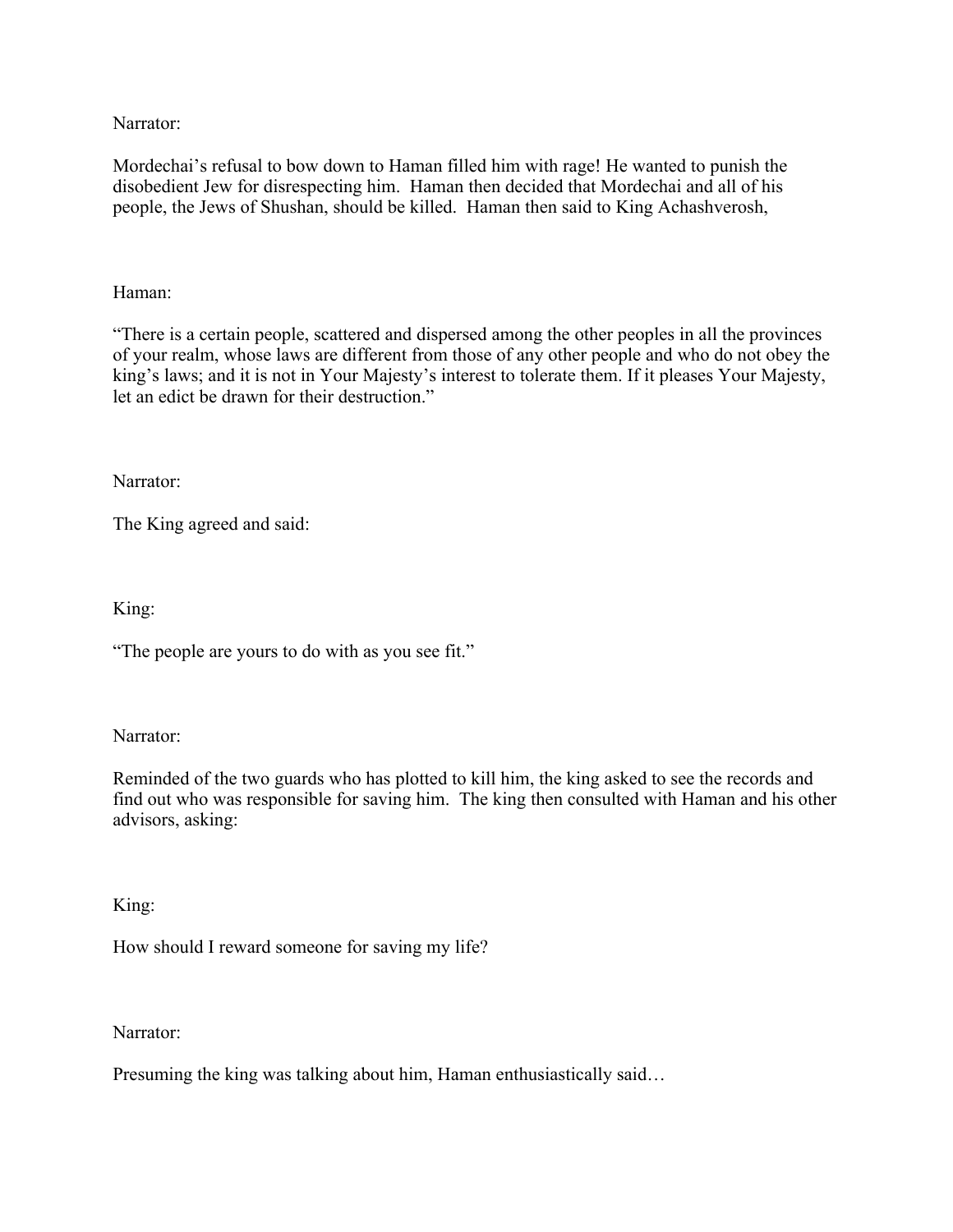Haman:

You should dress him in royal garb that you have worn before and put him on one of your finest horses to be paraded through the streets of Shushan for all to admire and praise!

## King:

Quick, then! Get the garb and the horse, as you have said, and do this to Mordecai the Jew, who sits in the king's gate. Omit nothing of all you have proposed, for he saved me from the guards who tried to kill me!

### Narrator:

Shocked and disgusted, Haman did as he was instructed and paraded Mordechai through the city for the people to praise and honor him. Even more revolted by Mordechai and his Jewish brethren than he was before, Haman then sent out the decree he had discussed with the king. In it, he commanded everyone in the kingdom to destroy, massacre, and exterminate all the Jews and plunder their possessions. This was to occur on the  $13<sup>th</sup>$  day of the month of Adar.

When Mordecai heard the decree, he tore his clothes and put on sackcloth and ashes as a sign of mourning. He went through the city, crying out loudly and bitterly. Mordechai sent a message to Esther, telling her about Haman's plan to murder all of the Jews in the land and he begged her to go to the king and speak on their behalf.

Esther, horrified by this news sent this message back to her uncle Mordechai:

### Esther:

Everyone in the king's palace knows that you may only approach him if you have been summoned. Those who disobey this law are to be put to death!

### Mordechai:

Do not imagine that you, of all the Jews, will escape with your life by being in the king's palace. On the contrary, if you keep silent in this crisis, relief and deliverance will come to the Jews from another quarter, while you and your father's house will perish. And who knows, perhaps you have attained to royal position for just such a crisis. It is your obligation and destiny to try to save our people!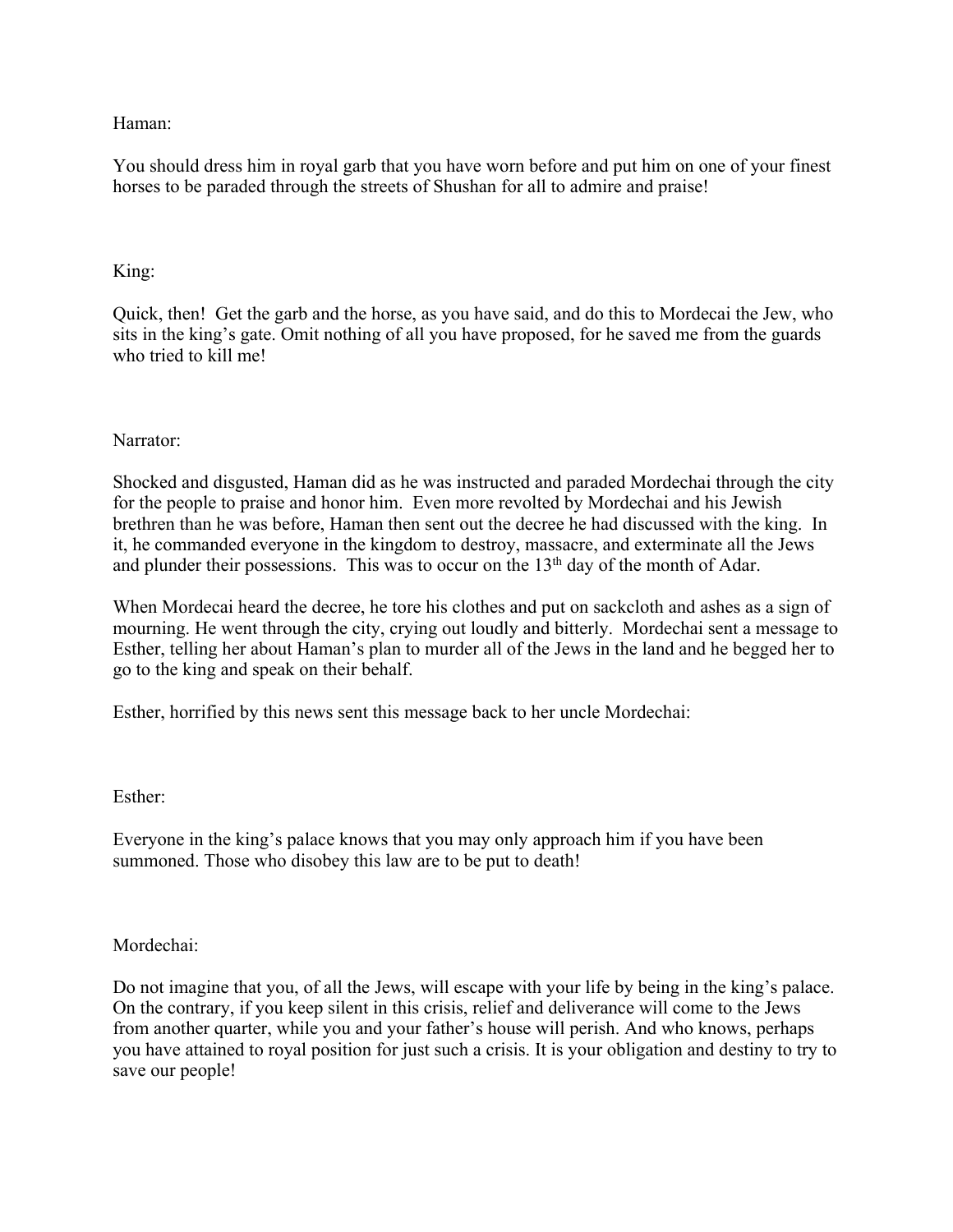## Esther:

Okay, then go, assemble all the Jews who live in Shushan, and fast on my behalf; do not eat or drink for three days or night. I and my maidens will observe the same fast. Then I shall go to the king, though it is contrary to the law; and if I die, I will die trying to save the Jews of Shushan!

## Narrator:

And so the Jews of Shushan as well as Queen Esther and her maidens fasted for the three days and on the third day, Esther put on royal apparel and stood in the inner court of the king's palace, facing the king's palace, while the king was sitting on his royal throne in the throne room facing the entrance of the palace. As soon as the king saw Queen Esther standing in the court, she won his favor. The king extended to Esther the golden scepter which he had in his hand, and Esther approached and touched the tip of the scepter.

## King:

Come in, my dear Queen…what can I do for you?

### Esther:

If it pleases Your Majesty, I would have you and your advisor Haman come today for a feast I have prepared for us.

### Narrator:

The king agreed and ordered Haman to prepare to attend the feast Esther had prepared for them. So the king and Haman came to feast with Queen Esther. After everyone had drank their fill of wine, the king asked Esther:

### King:

What is your wish, Queen Esther? It shall be granted you. And what is your request? Even to half the kingdom, it shall be fulfilled.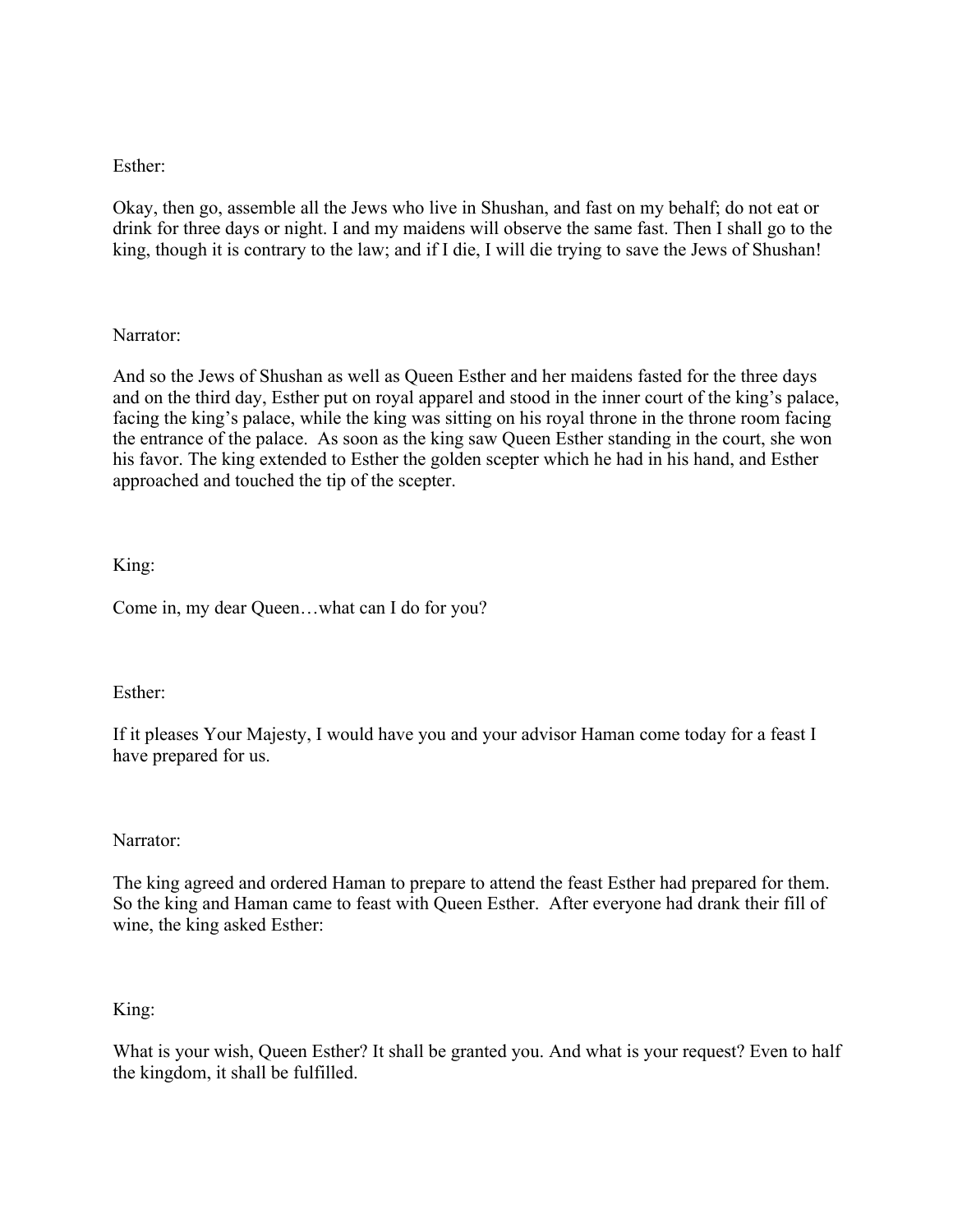## Esther:

If Your Majesty will do me the favor, I beg that you allow me and my people to live! For we have been sold, my people and I, to be destroyed, massacred, and exterminated. Had we only been sold as bondmen and bondwomen, I would have kept silent; for the adversary is not worthy of the king's trouble.

### Narrator:

Thereupon King Achashverosh demanded of Queen Esther:

### King:

Who is he and where is he who dared to do this?!

### Esther:

This evil man Haman! He has ordered that all of the Jews in this land be murdered, including my Uncle Mordechai who saved your life and me…for I am too am a Jew.

### Narrator:

The king, in his fury, left the wine feast for the palace garden, while Haman remained to plead with Queen Esther for his life; for he saw that the king had resolved to destroy him.

That very day King Achashverosh sent an order to reverse the declaration that had been made to kill the Jews. Instead, a new decree was put out announcing the execution of the traitor Haman who plotted to kill a man who had saved the king's life, his beloved Queen Esther, and an entire people in the kingdom.

# Song Insert: "We Are Free" to the melody of "Let it Go"

*We are free, we are free*

*We are not the king's enemy*